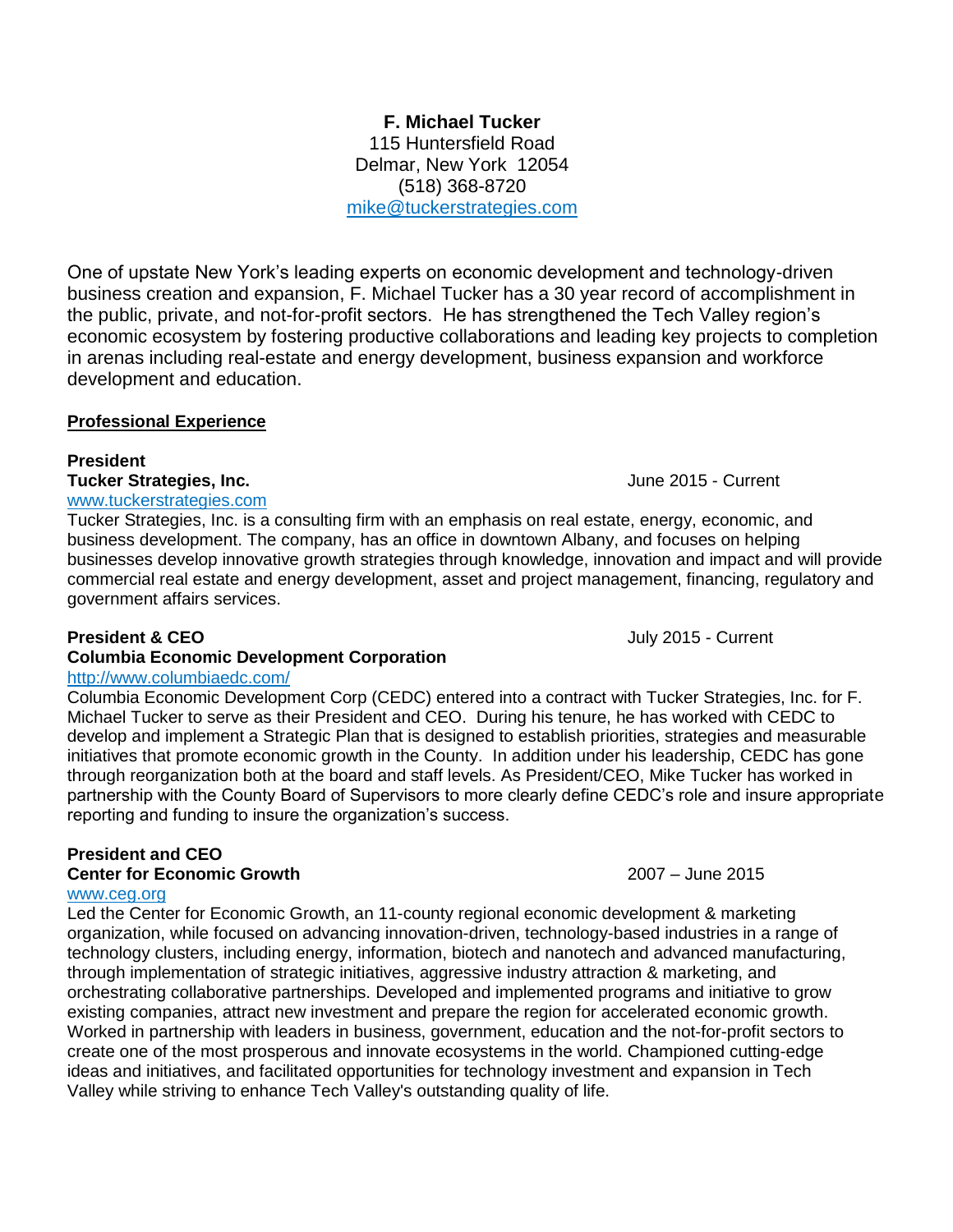# **President**

## **Harriman Research & Technology Development Corporation** 2004 – 2007

Led a subsidiary of Empire State Development, New York State's economic development agency, in developing a vision for the redevelopment of the 300-acre W.A. Harriman State Office Campus into a world-class research and technology park to promote economic development and job growth in New York's Capital Region by through a Market Assessment, Master Development Plan & Implementation Strategy, Transportation Corridor Linkage Study, and a nation-wide procurement effort to select a preferred Master Developer for the Campus. Conceived of and created the Harriman Business Center, a University-related incubator for technology companies. Created research and technology linkages with the University at Albany and other regional colleges and universities, coordinated local, state and national stakeholders across fields of technology, education, economic development and community engagement.

### **President**

## **Mercer Management, Inc.** 2000 – 2004

Built from scratch and led a commercial real estate and energy management, operations and maintenance services company serving projects throughout New York State. Directly engaged in managing over 35 employees and coordinating legal, regulatory and financial matters for all related Mercer entities.

# **President**

## **Mercer Asset Management Corp.** 1997 to 2004

Created Mercer Asset Management, Corp., to provide a full range of asset management and consulting services related to complex business issues involved in managing and growing productive real estate and business assets. Engaged in leadership roles in state-wide industry associations, including representing New York State independent power producers in the Public Service Commission Competitive Opportunities Proceeding, Niagara Mohawk Power Corporation Master Restructuring negotiations and the New York Independent System Operator..

# **President and Principal Broker**

**Mercer Realty, Inc** 1995 - 2004

Served as Chief Executive Officer and Principal Broker of Mercer Realty Inc., Mercer's full service New York State-Licensed Real Estate Brokerage affiliate.

# **Executive Vice President**

### **Mercer Companies, Inc.** 1983 - 2000

Served as the Chief Operating Officer of Mercer Companies, Inc., a real estate and energy development firm which developed and financed senior housing, office and hydroelectric and gasfired cogeneration projects totaling more than \$200 million for its own account. Engaged in the redevelopment of three gas-fired cogeneration projects, seven hydroelectric generating plants, three historic downtown Albany, New York buildings, the renovation and expansion of the Teresian House Nursing Home and the South Mall Towers Senior Apartments in Albany, New York.

# **President**

# **Empire State Hydro Corporation** 1981 - 1983

Served as Chief Executive Officer of the Corporation, responsible for hydroelectric development activities in New York, New Jersey and Pennsylvania for Empire's parent company, Schooner Capital, Boston, Massachusetts. Oversaw all regulatory compliance matters at the state and federal levels.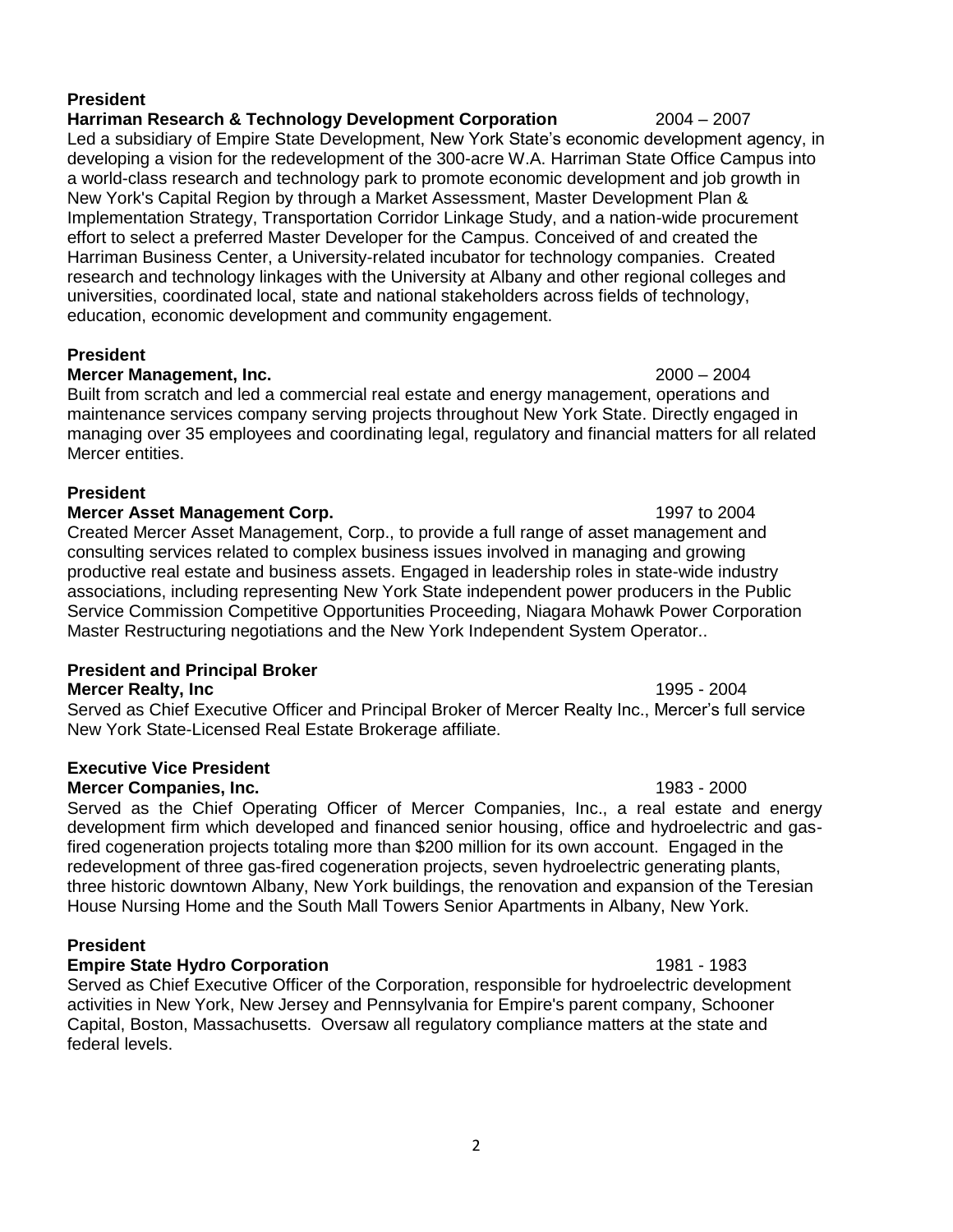### **Academic Degrees**

| Villanova University School of Law, Villanova, PA<br>Juris Doctorate | 1979  |
|----------------------------------------------------------------------|-------|
| Villanova University, Villanova, PA<br>Bachelor of Arts, Economics   | 1976. |

## **Professional Credentials**

Admitted to practice law in New York, Pennsylvania, and the United States District Court for the Northern District of New York and the Eastern District of Pennsylvania Licensed Real Estate Broker - State of New York

## **Awards**

- 1994 College of Saint Rose School of Business Executive of the Year
- 1995 Villanova University College of Arts & Sciences Medallion
- 2003 Bethlehem Chamber of Commerce PSEG Settlement Recognition
- 2005 Hope House Circle of Hope Award
- 2008 Crohn's and Colitis Foundation Humanitarian Award
- 2009 Bethlehem Chamber of Commerce Business Person of the Year
- 2012 Tech Valley Children's Museum Explore\*Discover\*Imagine Award
- 2013 College of St. Rose Community of Excellence Award
- 2015 Hope House, Inc. Circle of Hope Award
- 2016 Hudson Opera House Annual Gala Award

## **Professional Associations**

| Greater Capital Assn. of Realtors/MLS   |
|-----------------------------------------|
| <b>National Association of Realtors</b> |
| New York State Bar Association          |
| NYS Association of Realtors             |
| NYS Economic Development Council        |
|                                         |

### **Boards and Affiliations**

# **Corporate and Foundation Boards**

| Cottrell Paper Company - Rock City Falls, New York       | 2000 - 2004      |
|----------------------------------------------------------|------------------|
| Fort Orange Club - Trustee                               | $2000 - 2006$    |
| Health Information Exchange of New York - Employer Rep.  | 2010 - 2015      |
| Ulster Savings Bank - Vice Chairman - Kingston, New York | 1995 - Present   |
| Carl E. Touhey Foundation                                | $2015 -$ Present |
|                                                          |                  |

### **Government Boards**

| Albany County Convention and Visitors Bureau - Treasurer | 1998 - 2004      |
|----------------------------------------------------------|------------------|
| Albany Downtown Business Improvement District            | 2009 - Present   |
| Capital Region Economic Development Council              | $2011 -$ Present |
| <b>Capital Region Local Government Council</b>           | 2007 - Present   |
| City of Albany Arts, Culture and Tourism Commission      | 2001 - 2004      |
| Governor's Small Business Task Force                     | 2009 - 2010      |
| Power of SUNY Strategic Plan Task Force                  | 2010             |
| Re-Capitalize Albany 2006                                | 2006 - 2007      |
| <b>Regional Development Coordinating Council</b>         | 2007 - Present   |
| Town of Bethlehem Industrial Development Agency - Chair  | 1999 - 2004      |
| White House Regional Summit on Community Colleges        | 2011             |
| NYS Capital Region Economic Development Council          | 2011             |